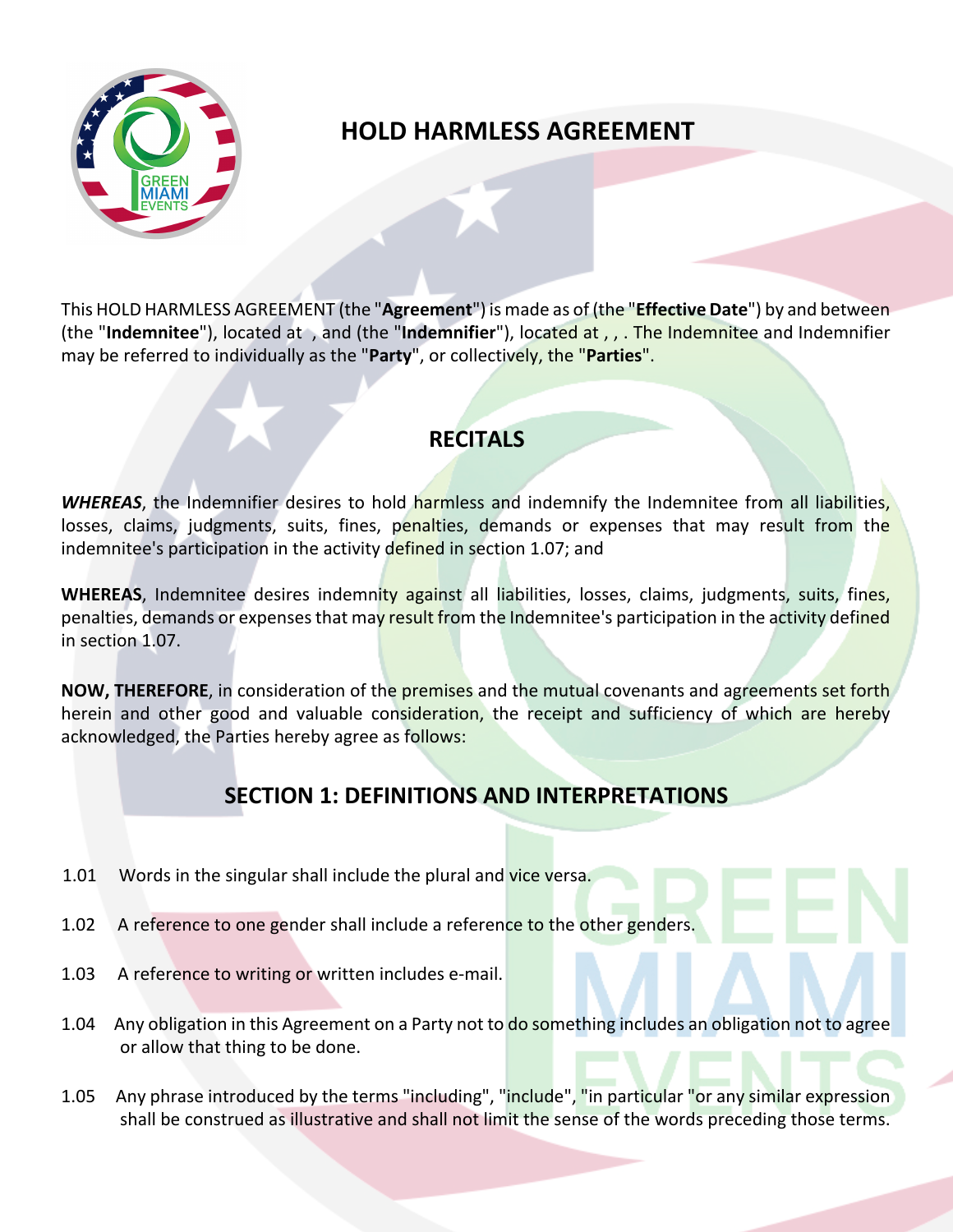- 1.06 References to sections or clauses are to the sections or clauses of this Agreement.
- 1.07. "Activity" shall mean: .

## **SECTION 2: INDEMNIFICATION**

- 2.01 **Indemnification**. To the fullest extent permitted by applicable law, the Indemnifier will hold harmless and indemnify the Indemnitee against any and all claims and actions arising out of Indemnitee's participation in the Activity, including, without limitation, expenses, judgments, fines, settlements and other amounts actually and reasonably incurred in connection with any liability, suit, action, loss, or damage arising or resulting from the Indemnitee's participation in the Activity, subject to the limits on indemnification described in section 2.02.
- 2.02 **Exceptions**. Indemnifier shall not hold harmless and indemnify Indemnitee under the following circumstances:
	- $(1)$  against a claim caused by the negligence or fault of the Indemnitee, its agent or employee, or any third party under the control or supervision of the Indemnitee, other than the Indemnifier or its agents, employees or contractors.
	- (2) in a civil action, where the Indemnitee did not act in good faith and in a reasonable manner; and
	- (3) where the actions or conduct of the Indemnitee constituted willful misconduct or the Indemnitee was knowingly fraudulent or deliberately dishonest.
	- 2.03 **Settlement and Consent**. The Indemnitee will not settle any claim or action without first obtaining the written consent of the Indemnifier. The Indemnifier or will not be liable for any amounts paid in settlement of any claim or action where written consent was not obtained.
	- 2.04 **Cooperation**. Both Parties agree to cooperate in good faith and provide any and all information necessary for the defense of any claim or action.

**EVENTS**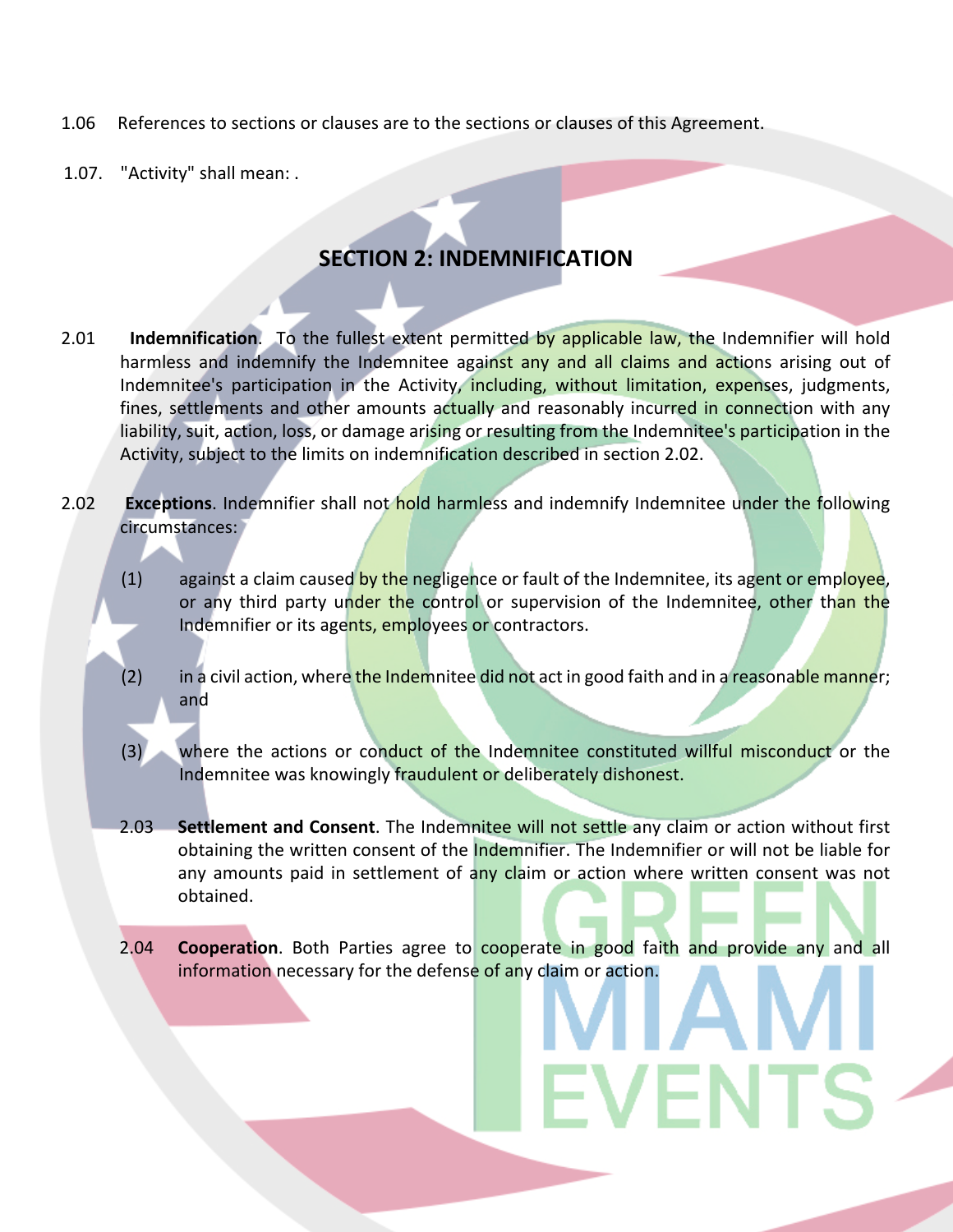#### **SECTION 3: MISCELLANEOUS**

- 3.01 **Representation on Authority of Parties/Signatories**. Each Party signing this Agreement represents and warrants that they are duly authorized and have legal capacity to execute and deliver this Agreement. Each Party represents and warrants to the other that the execution and delivery of the Agreement and the performance of such Party's obligations hereunder have been duly authorized, and that this Agreement is a valid and legal agreement binding on such Party and enforceable in accordance with its terms.
- 3.02 **Amendment.** This Agreement may only be changed or supplemented by a written amendment, signed by authorized representatives of each Party.
- 3.03 **Waiver.** The waiver of any breach or violation of any term or condition hereof shall not affect the validity or enforceability of any other term or condition, nor shall it be deemed a waiver of any subsequent breach or violation of the same term or condition. No waiver of any right or remedy under this Agreement shall be effective unless made in writing and executed by the Party so to be charged. The rights and remedies of the Parties to this Agreement are cumulative and not alternative.
- 3.04 **Entire Agreement.** This Agreement constitutes the entire Agreement between the Parties, replacing all other written and/or previous agreements.
- 3.05 **Severability**. The Parties acknowledge that this Agreement is reasonable, valid and enforceable. However, if any term, covenant, condition or provision of this Agreement is held by a court of competent jurisdiction to be invalid, void or unenforceable, it is the Parties' intent that such provision be changed in scope by the court only to the extent deemed necessary by that court to render the provision reasonable and enforceable and the remainder of the provisions of this Agreement will in no way be affected, impaired or invalidated as a result.
- 3.06 **Governing Laws.** The validity, construction and performance of this Agreement shall be governed and construed in accordance with the laws of, without giving effect to any form of conflict of law provisions thereof. The Federal and State courts located in shall have sole and exclusive jurisdiction over any disputes arising under the terms of this Agreement.
- 3.07 **Effect of Title and Headings**. The title of the Agreement and the headings of its Sections are included for convenience and shall not affect the meaning of the Agreement or the Section.
- 3.08 **Attorney's Fees**. If any legal proceeding is brought for the enforcement of this